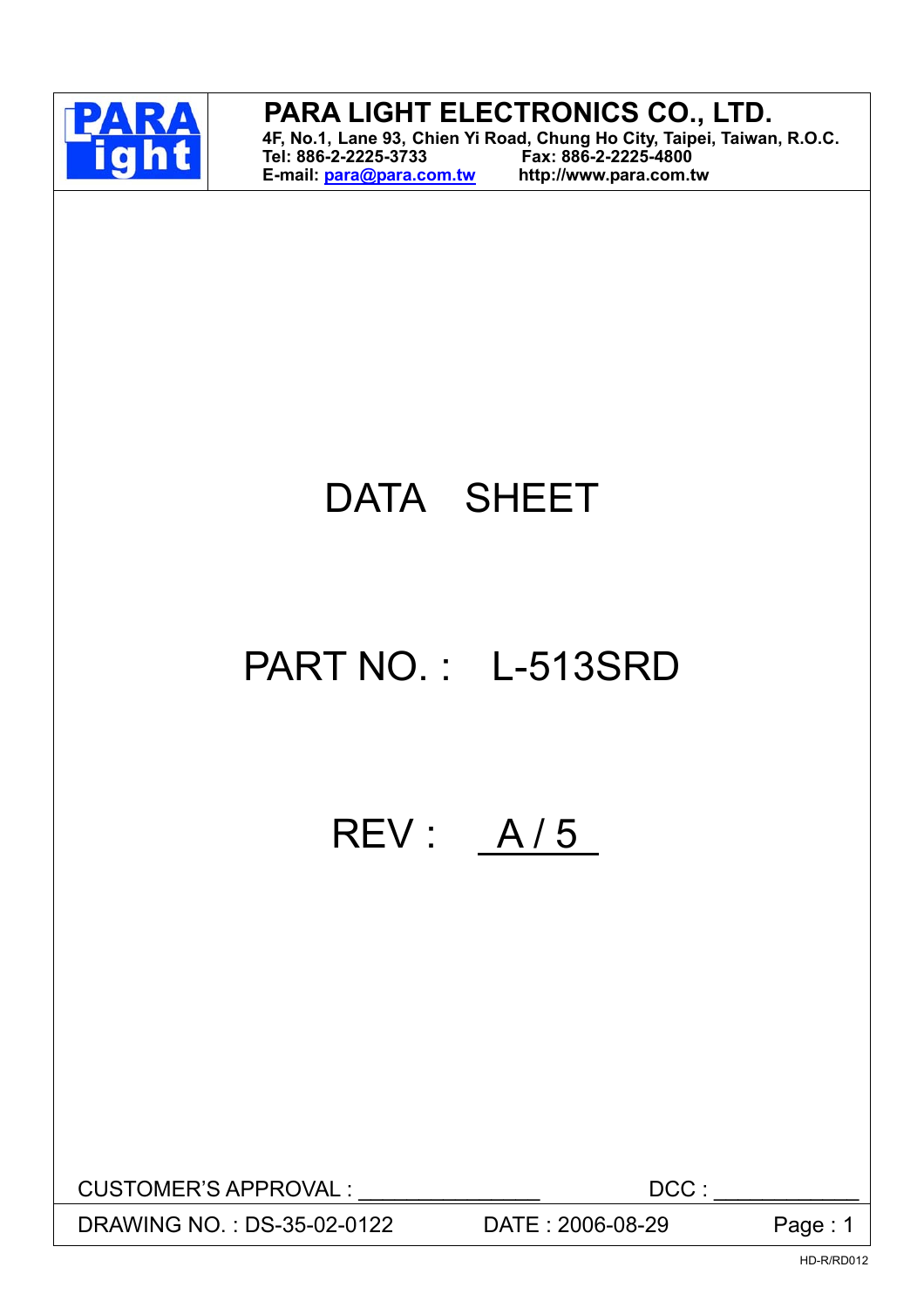

## L-513SRD REV:A/5

#### PACKAGE DIMENSIONS



| <b>ITEM</b>       | <b>MATERIALS</b>      |
|-------------------|-----------------------|
| <b>RESIN</b>      | <b>Epoxy Resin</b>    |
| <b>LEAD FRAME</b> | Sn Plating iron Alloy |

Note:

- 1.All Dimensions are in millimeters.
- 2.Tolerance is ±0.25mm(0.010 ") Unless otherwise specified.
- 3.Protruded resin under flange is 1.5mm(0.059 ") max.
- 4.Lead spacing is measured where the leads emerge from the package.
- 5.Specification are subject to change without notice
- 6.The lamps have sharp and hard points that may injure human eyes or fingers etc., so please pay enough care in the handling.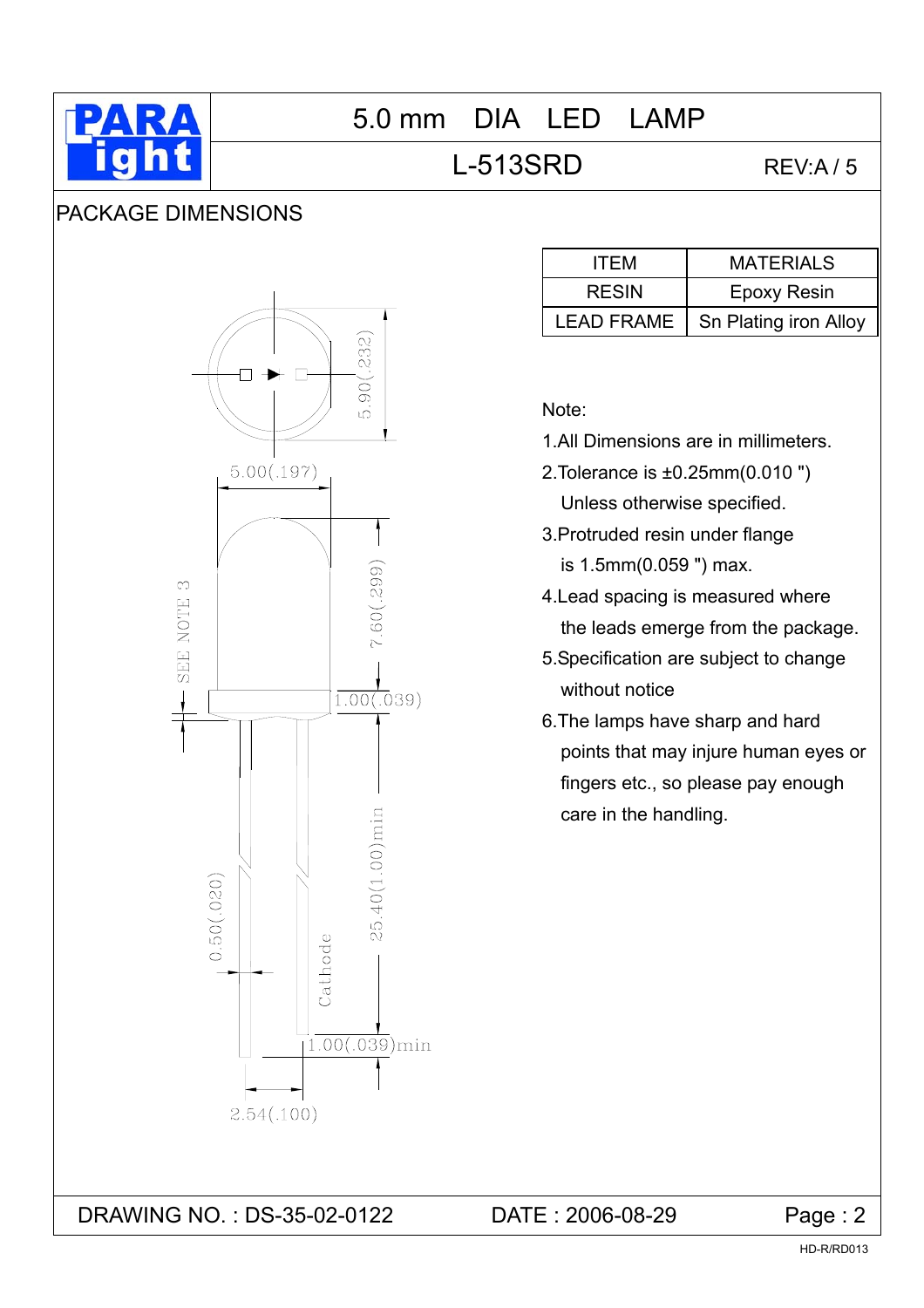

# **PARA** 5.0 mm DIA LED LAMP

## L-513SRD REV:A/5

#### FEATURES

- \* 5.0mm DIA LED LAMP
- \* LOW POWER CONSUMPTION.
- \* I.C. COMPATIBLE.
- \* LONG LIFE SOLID STATE RELIABILITY
- \* Pb FREE PRODUCTS
- \* ROSH

#### CHIP MATERIALS

- \* Dice Material : GaAlAs/GaAs
- \* Light Color : SUPER RED
- \* Lens Color : RED DIFFUSED

#### ABSOLUTE MAXIMUM RATING : ( Ta = 25°C )

| <b>SYMBOL</b>  | <b>PARAMETER</b>                                 | <b>SUPER RED</b>                    | <b>UNIT</b>         |
|----------------|--------------------------------------------------|-------------------------------------|---------------------|
| P <sub>D</sub> | Power Dissipation Per Chip                       | 70                                  | mW                  |
| <b>VR</b>      | Reverse Voltage Per Chip                         | 5                                   | V                   |
| <b>IAF</b>     | Continuous Forward Current Per Chip              | 30                                  | mA                  |
| <b>IPF</b>     | Peak Forward Current Per Chip (Duty - 0.1, 1KHz) | 60                                  | mA                  |
|                | Derating Linear From 25°C Per Chip               | 0.40                                | $mA$ <sup>°</sup> C |
| Topr           | <b>Operating Temperature Range</b>               | -40 $^{\circ}$ C to 85 $^{\circ}$ C |                     |
| Tstg           | Storage Temperature Range                        | -40 $^{\circ}$ C to 85 $^{\circ}$ C |                     |

#### ELECTRO-OPTICAL CHARACTERISTICS : ( Ta = 25°C )

| <b>SYMBOL</b>          | <b>PARAMETER</b>                | <b>TEST CONDITION   MIN.   TYP.</b> |     | MAX. UNIT |         |
|------------------------|---------------------------------|-------------------------------------|-----|-----------|---------|
| VF                     | <b>Forward Voltage</b>          | $IF = 20mA$                         | 1.8 | 2.2       | V       |
| <b>IR</b>              | <b>Reverse Current</b>          | $VR = 5V$                           |     | 100       | $\mu$ A |
| $\lambda$ P            | <b>Peak Emission Wavelength</b> | $IF = 20mA$                         | 660 |           | nm      |
| Δλ                     | <b>Spectral Line Half-Width</b> | $IF = 20mA$                         | 20  |           | nm      |
| $2\theta$ 1/2          | <b>Half Intensity Angle</b>     | $IF = 20mA$                         | 110 |           | deg     |
| $\mathsf{I}\mathsf{V}$ | Luminous Intensity              | $IF = 20mA$                         | 50  |           | mcd     |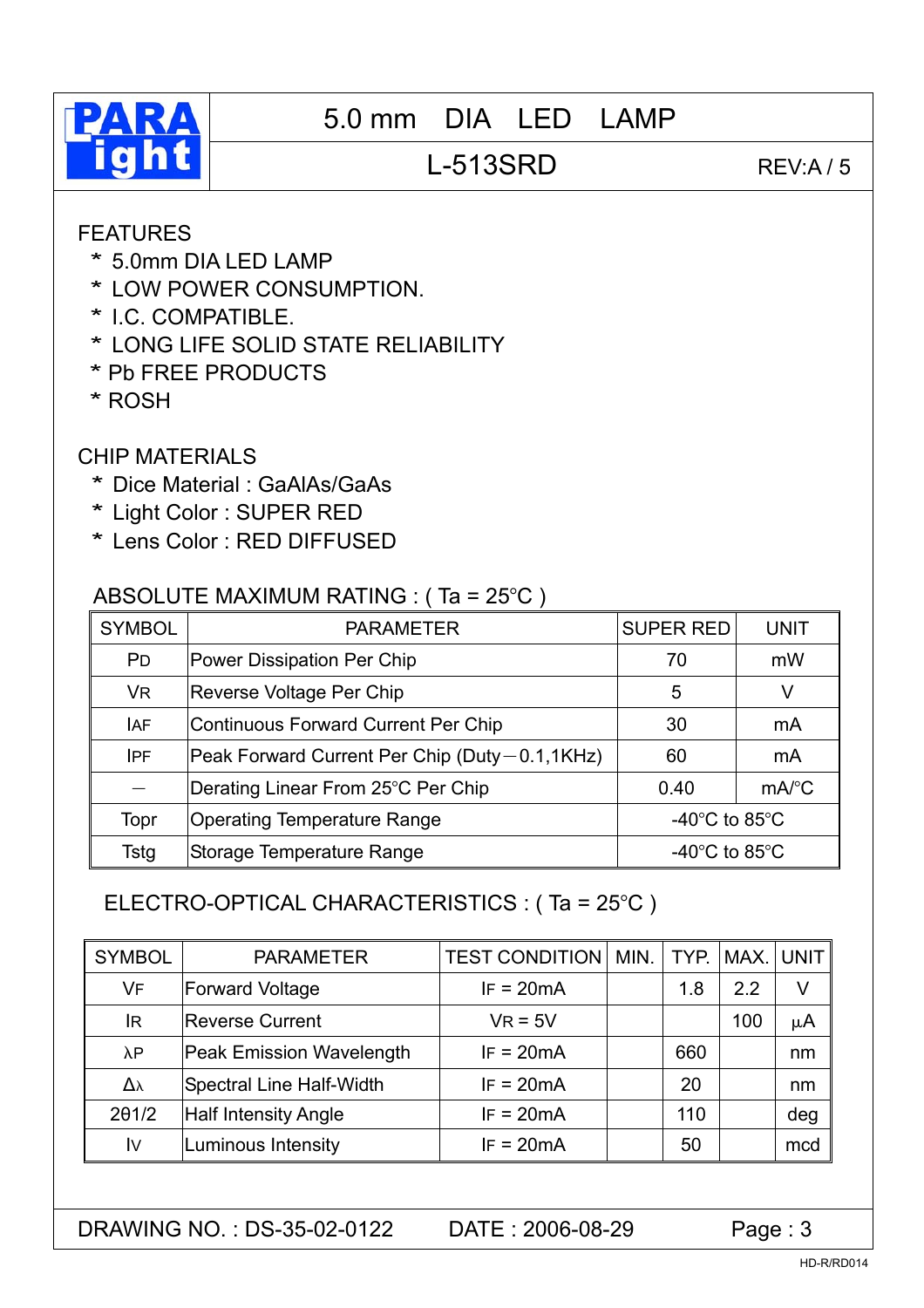

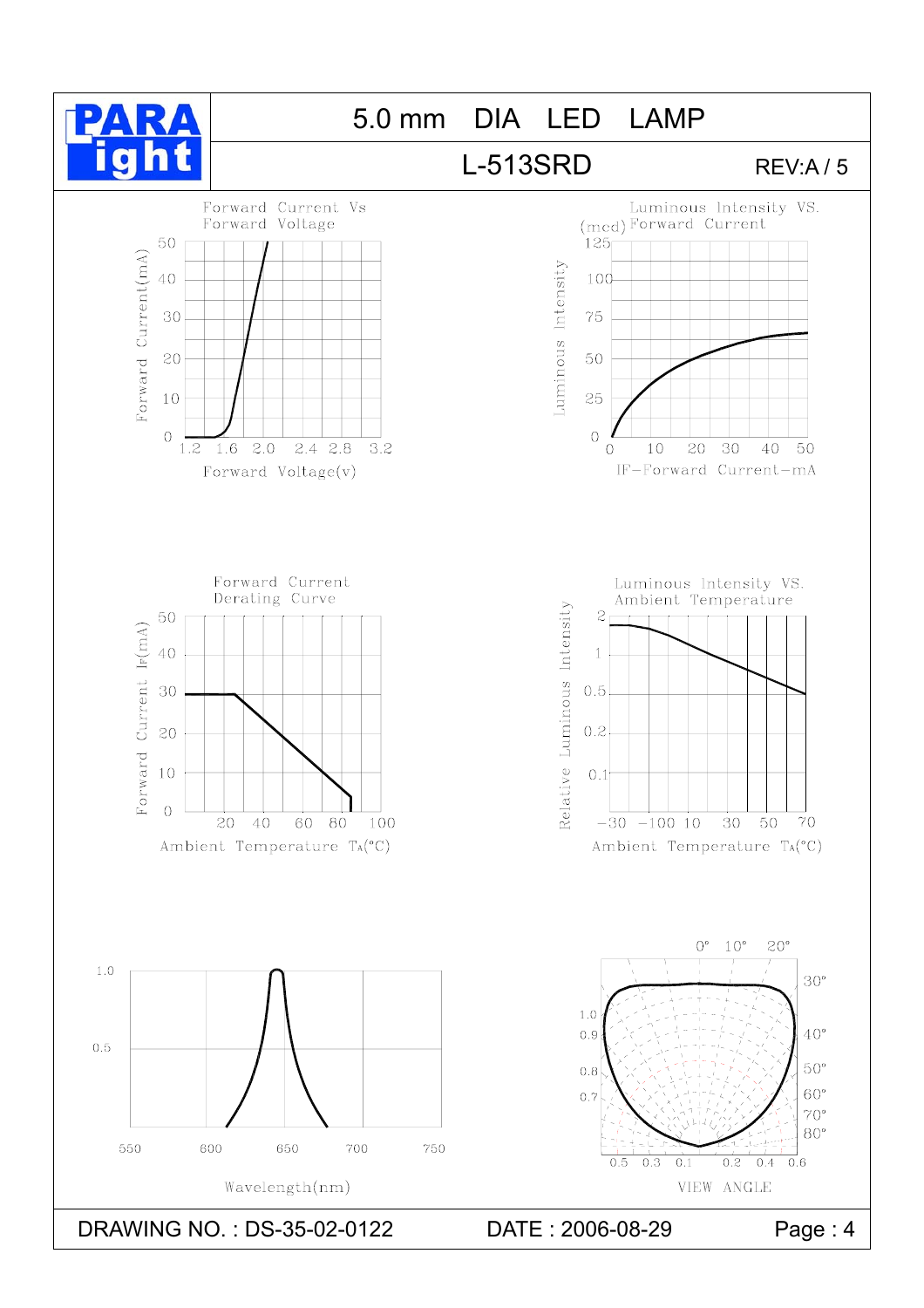

## L-513SRD REV:A / 5

## Label Explanation

| PART NO<br>LOT NO<br><b>INSPECTED</b><br>BIN<br>$Q^{\prime}$<br>PCS<br>TY<br>$N_{\cdot}$<br>W<br>g<br>PART NO.: Refer to p13<br>LOT NO.:E L<br>$\mathsf{L}$<br>4 7<br>0009<br>E<br>$\mathsf{C}$<br>$\mathsf{B}$<br>D<br>F<br>A<br>A---E: For series number<br>B---L: Local F: Foreign<br>C---L: LAMP<br>D---Year<br>E---Month<br>F---SPEC.<br><b>BIN</b> : Bin Code List<br>Luminous Intensity(IV), Unit:mcd@20mA<br><b>Bin Code</b><br>Min<br>Max<br>18.99<br>32.45<br>J<br>26.55<br>45.43<br>K<br>37.17<br>63.58<br>L<br>M<br>52.02<br>88.99<br>72.81<br>124.63 |   |  |  | 光鼎电子股分有限公司<br>PARA LIGHT ELECTRONICS CO., LTD. |
|-------------------------------------------------------------------------------------------------------------------------------------------------------------------------------------------------------------------------------------------------------------------------------------------------------------------------------------------------------------------------------------------------------------------------------------------------------------------------------------------------------------------------------------------------------------------|---|--|--|------------------------------------------------|
|                                                                                                                                                                                                                                                                                                                                                                                                                                                                                                                                                                   |   |  |  |                                                |
|                                                                                                                                                                                                                                                                                                                                                                                                                                                                                                                                                                   |   |  |  |                                                |
|                                                                                                                                                                                                                                                                                                                                                                                                                                                                                                                                                                   |   |  |  |                                                |
|                                                                                                                                                                                                                                                                                                                                                                                                                                                                                                                                                                   |   |  |  |                                                |
|                                                                                                                                                                                                                                                                                                                                                                                                                                                                                                                                                                   |   |  |  |                                                |
|                                                                                                                                                                                                                                                                                                                                                                                                                                                                                                                                                                   |   |  |  |                                                |
|                                                                                                                                                                                                                                                                                                                                                                                                                                                                                                                                                                   |   |  |  |                                                |
|                                                                                                                                                                                                                                                                                                                                                                                                                                                                                                                                                                   |   |  |  |                                                |
|                                                                                                                                                                                                                                                                                                                                                                                                                                                                                                                                                                   |   |  |  |                                                |
|                                                                                                                                                                                                                                                                                                                                                                                                                                                                                                                                                                   |   |  |  |                                                |
|                                                                                                                                                                                                                                                                                                                                                                                                                                                                                                                                                                   |   |  |  |                                                |
|                                                                                                                                                                                                                                                                                                                                                                                                                                                                                                                                                                   |   |  |  |                                                |
|                                                                                                                                                                                                                                                                                                                                                                                                                                                                                                                                                                   |   |  |  |                                                |
|                                                                                                                                                                                                                                                                                                                                                                                                                                                                                                                                                                   |   |  |  |                                                |
|                                                                                                                                                                                                                                                                                                                                                                                                                                                                                                                                                                   |   |  |  |                                                |
|                                                                                                                                                                                                                                                                                                                                                                                                                                                                                                                                                                   | N |  |  |                                                |

N'W : Net Weight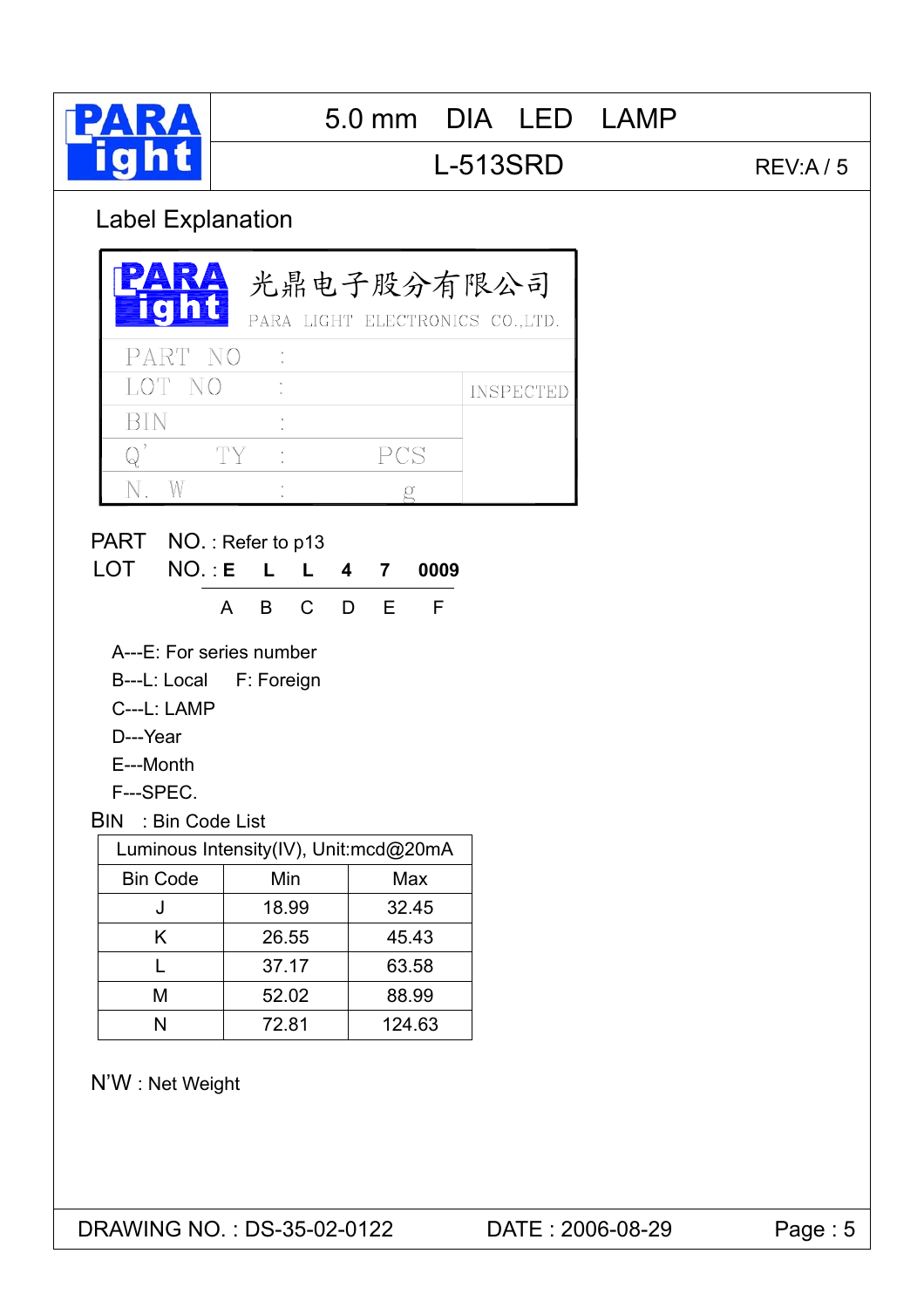

L-513SRD REV:A / 5

**•SOLDERING** 

| <b>METHOD</b>                              | <b>SOLDERING CONDITIONS</b>                                                                                                                                                                 | <b>REMARK</b>                                                                                                                                                                        |
|--------------------------------------------|---------------------------------------------------------------------------------------------------------------------------------------------------------------------------------------------|--------------------------------------------------------------------------------------------------------------------------------------------------------------------------------------|
| <b>DIP</b><br><b>SOLDERING</b>             | Bath temperature: 260°C<br>Immersion time: with 5 sec, 1 time                                                                                                                               | • Solder no closer than 3mm from the<br>base of the package<br>• Using soldering flux," RESIN FLUX"<br>is recommended.<br>• Attached data of temperatuare cure<br>for your reference |
| <b>SOLDERING</b><br><b>IRON</b>            | Soldering iron: 30W or smaller<br>Temperature at tip of iron: 260 $\mathbb C$ or lower (To prevent heat from being<br>Soldering time: within 5 sec.                                         | • During soldering, take care not to<br>press the tip of iron against the<br>lead.<br>transferred directly to the lead, hold<br>the lead with a pair of tweezers<br>while soldering  |
| 1)                                         |                                                                                                                                                                                             | When soldering the lead of LED in a condition that the package is fixed with a panel (See Fig.1),                                                                                    |
|                                            | be careful not to stress the leads with iron tip.                                                                                                                                           |                                                                                                                                                                                      |
| $\Box$                                     | (Fig. 1)<br>Panel                                                                                                                                                                           | Lead wries                                                                                                                                                                           |
| 2)                                         | When soldering wire to the lead, work with a Fig (See Fig.2) to avoid stressing the package.                                                                                                |                                                                                                                                                                                      |
| $\overline{\phantom{a}}$<br>Leave a slight | Lead wries<br>clearance                                                                                                                                                                     | (Fig. 2)                                                                                                                                                                             |
| seconds.                                   | Regarding solution in the tinning oven for product-tinning, compound sub-solution made of tin &<br>copper and sliver is proposed with the temperature of Celsius 260. The proportion of the | alloyed solution is tin 95.5: copper 3.5: silver 0.5 by percentage. The time of tinning is constantly 3                                                                              |
|                                            | DRAWING NO.: DS-35-02-0122                                                                                                                                                                  | DATE: 2006-08-29<br>Page : 6                                                                                                                                                         |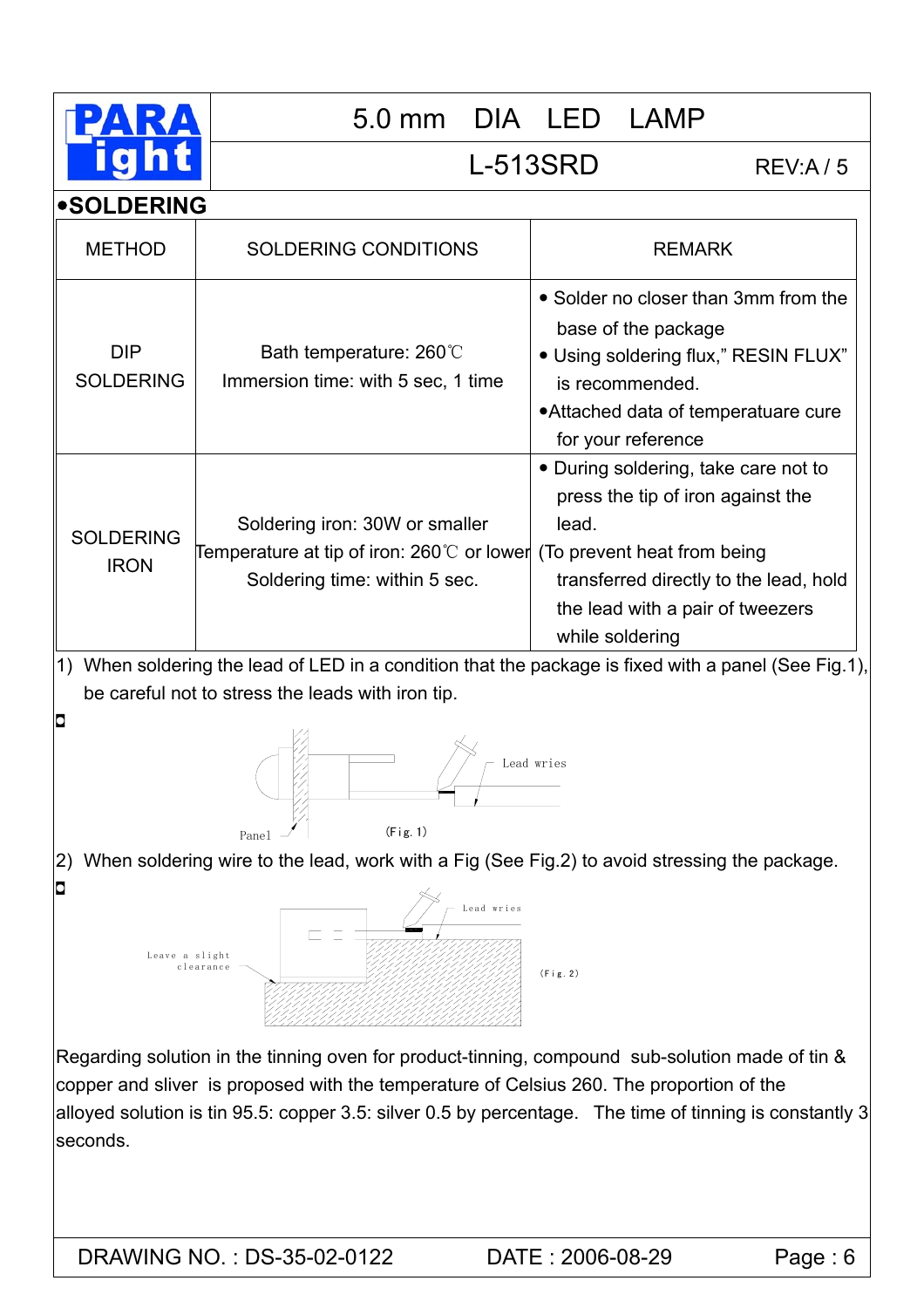

г

# 5.0 mm DIA LED LAMP

# L-513SRD REV:A / 5

3) Similarly, when a jig is used to solder the LED to PC board, take care as much as possible to avoid steering the leads (See Fig.3).



- 4) Repositioning after soldering should be avoided as much as possible. If inevitable, be sure to preserve the soldering conditions with irons stated above: select a best-suited method that assures the least stress to the LED.
- 5) Lead cutting after soldering should be performed only after the LED temperature has returned to normal temperature.

#### $\bullet$  STORAGE

- 1) The LEDs should be stored at 30℃ or less and 70% RH or less after being shipped from PARA and the storage life limits are 3 months .
- 2) PARA LED lead frames are comprised of a stannum plated iron alloy. The silver surface may be affected by environments which contain corrosive gases and so on. Please avoid conditions which may cause the LEDs to corrode, tarnish or discolor. This corrosion or discoloration may cause difficulty during soldering operations. It is recommended that the LEDs be used as soon as possible.

Please avoid rapid transitions in ambient temperature, especially, in high humidity environments where condensation can occur.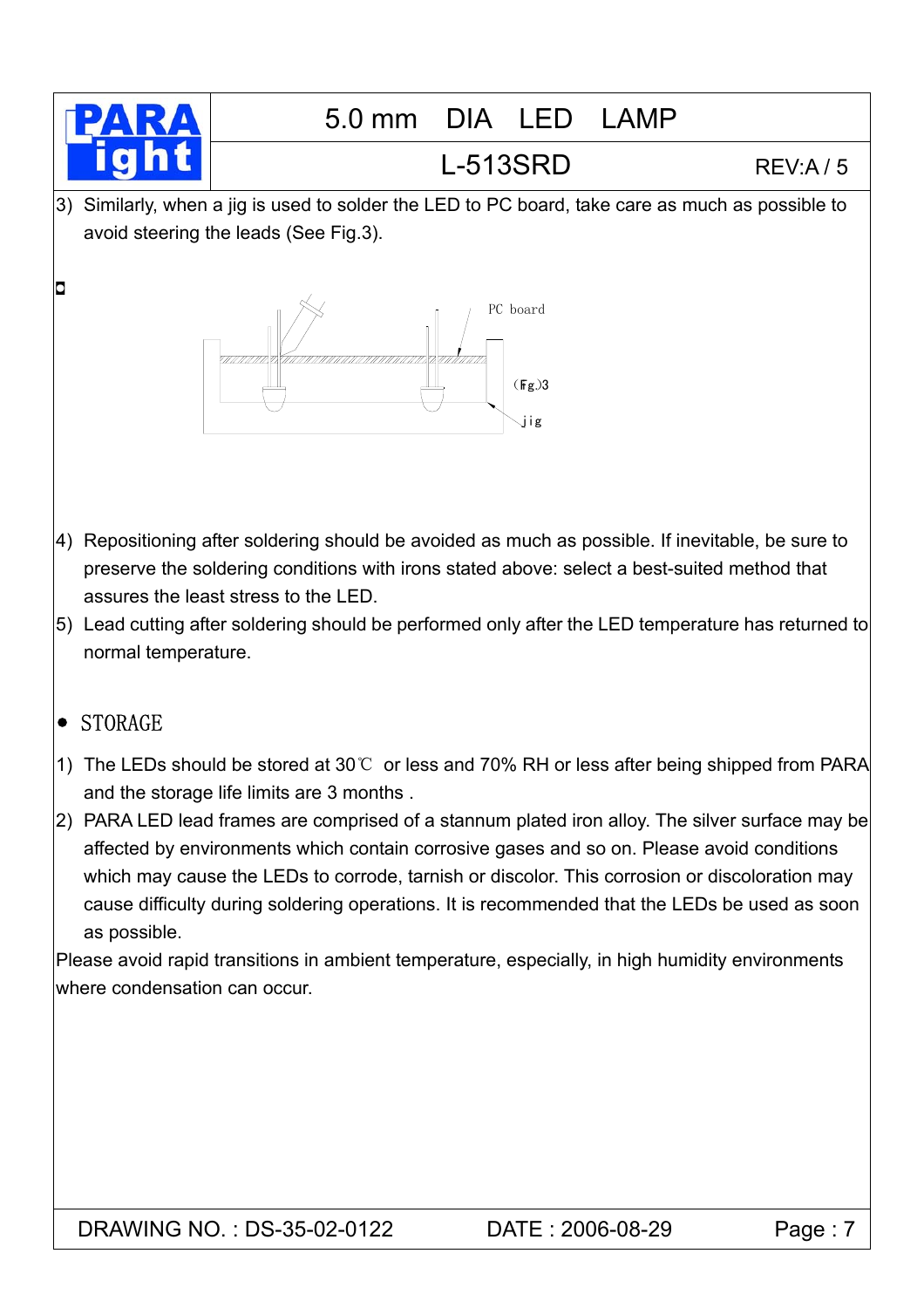

## L-513SRD REV:A / 5

#### **•LED MOUNTING METHOD**

3) When mounting the LED by using a case, as shown Fig.4, ensure that the mounting holds on the PC board match the pitch of the leads correctly-tolerance of dimensions of the respective components including the LED should be taken into account especially when designing the case, PC board, etc. to prevent pitch misalignment between the leads and board holes, the diameter of the board holes should be slightly larger than the size of the lead. Alternatively, the shape of the holes should be made oval. (See Fig.4)



4) Use LEDs with stand-off (Fig.5) or the tube or spacer made of resin (Fig.6) to position the LEDs.

Stand-off ,,,,,,,,,  $V/T/T/T/2$ 

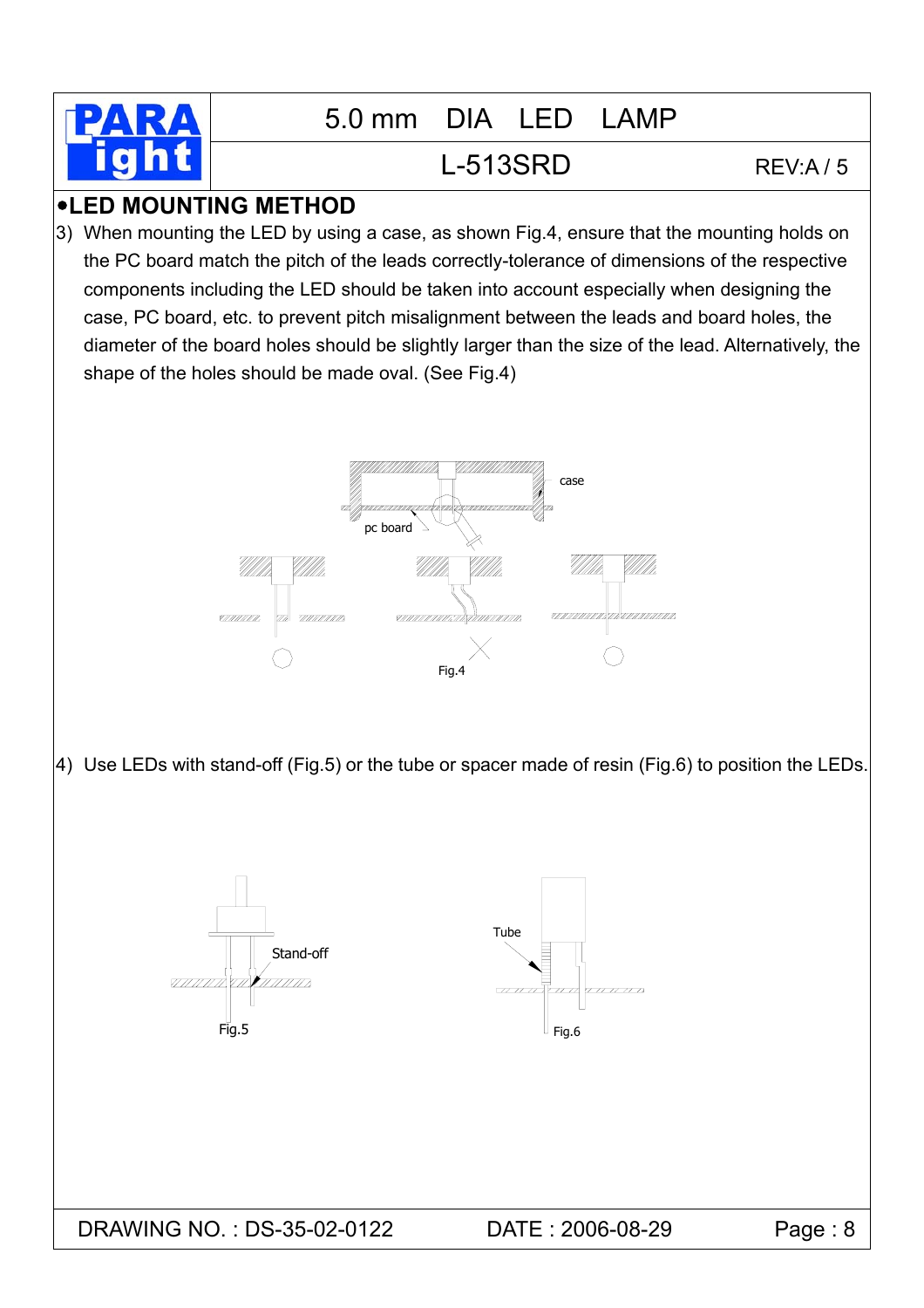

# L-513SRD REV:A / 5

### y**FORMED LEAD**

1) The lead should be bent at a point located at least 2mm away from the package. Bending should be performed with base fixed means of a jig or pliers (Fig.7)



- 2) Forming lead should be carried our prior to soldering and never during or after soldering.
- 3) Form the lead to ensure alignment between the leads and the hole on board, so that stress against the LED is prevented. (Fig.8)



## y**LEAD STRENGTH**

1) Bend strength

Do not bend the lead more than twice. (Fig.9)

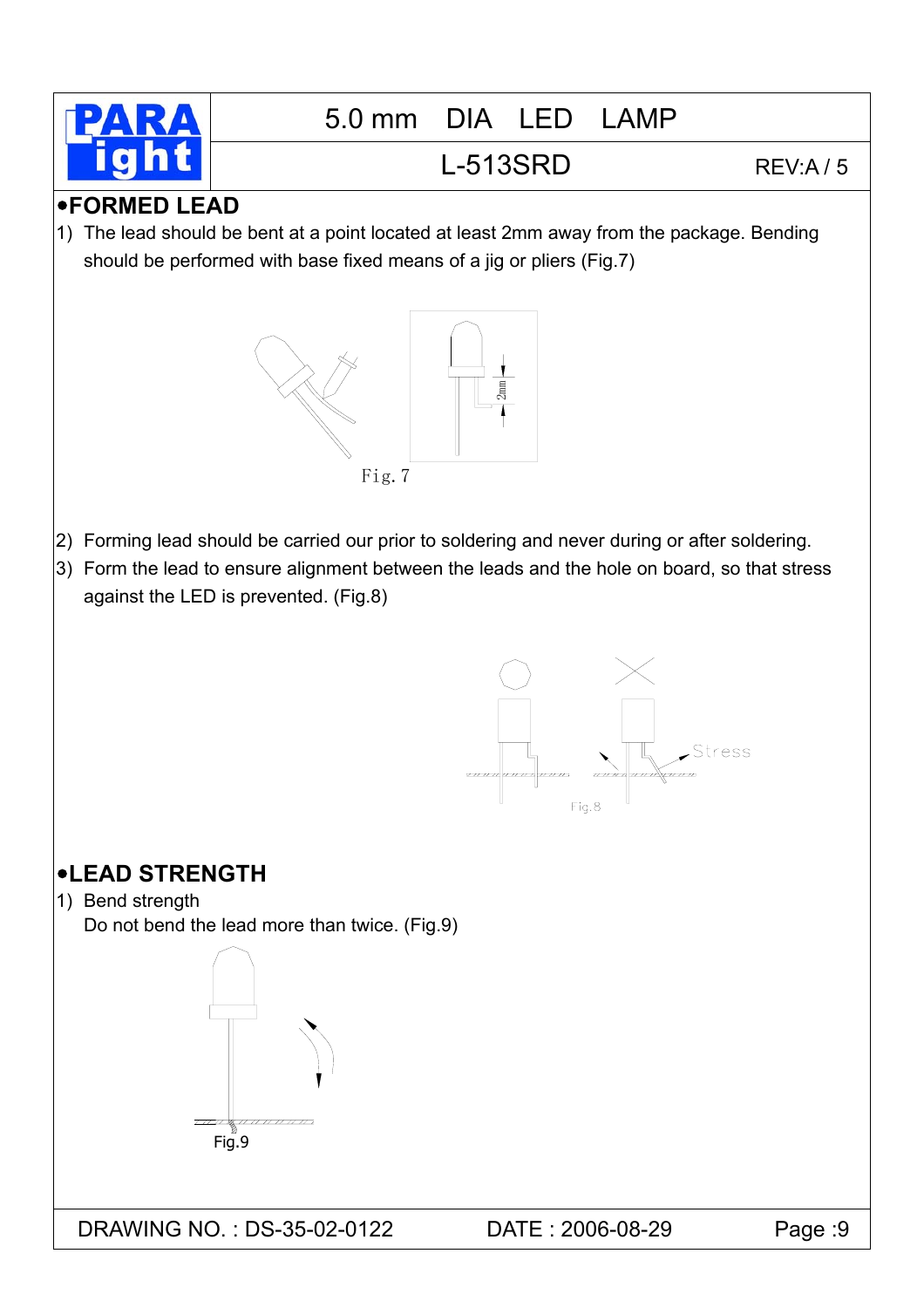

## L-513SRD REV:A / 5

2) Tensile strength (@Room Temperature) If the force is 1kg or less, there will be no problem. (Fig.10)



#### y **HEAT GENERATION**

1) Thermal design of the end product is of paramount importance. Please consider the heat generation of the LED when making the system design. The coefficient of temperature increase per input electric power is affected by the thermal resistance of the circuit board and density of LED placement on the board, as well as other components. It is necessary to avoid intense heat generation and operate within the maximum ratings given in this specification.

The operating current should be decided after considering the ambient maximum temperature of LEDs.

#### y**CHEMICAL RESISTANCE**

- 1) Avoid exposure to chemicals as it may attack the LED surface and cause discoloration.
- 2) When washing is required, refer to the following table for the proper chemical to be sued. (Immersion time: within 3 minutes at room temperature.)

| <b>SOLVENT</b>                    | <b>ADAPTABILITY</b>        |  |  |
|-----------------------------------|----------------------------|--|--|
| Freon TE                          |                            |  |  |
| Chlorothene                       |                            |  |  |
| <b>Isopropyl Alcohol</b>          | $(\,\boldsymbol{\cdot}\,)$ |  |  |
| <b>Thinner</b>                    | $\times$                   |  |  |
| Acetone                           |                            |  |  |
| Trichloroethylene                 |                            |  |  |
| --Do not use.<br>$\odot$ --Usable |                            |  |  |

NOTE: Influences of ultrasonic cleaning of the LED resin body differ depending on such factors as the oscillator output, size of the PC board and the way in which the LED is mounted. Therefore, ultrasonic cleaning should only be performed after confirming there is no problem by conducting a test under practical.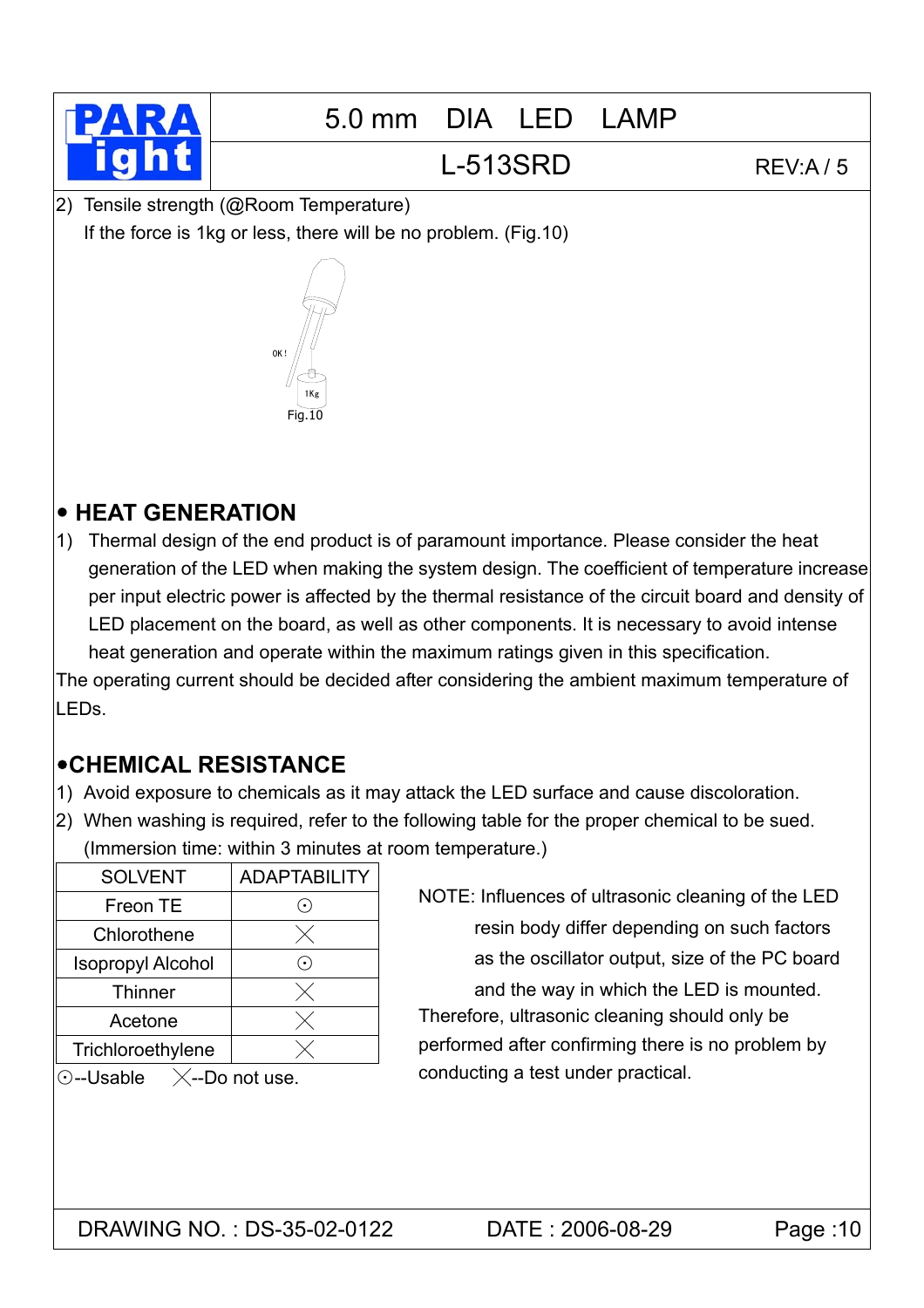

#### y**OTHERS**

- 1) Care must be taken to ensure that the reverse voltage will not exceed the absolute maximum rating when using the LEDs with matrix drive.
- 2) Flashing lights have been known to cause discomfort in people; you can prevent this by taking precautions during use. Also, people should be cautious when using equipment that has had LEDs incorporated into it.
- 3) The LEDs described in this brochure are intended to be used for ordinary electronic equipment (such as office equipment, communications equipment, measurement instruments and household appliances). Consult PARA's sales staff in advance for information on the applications in which exceptional quality and reliability are required , particularly when the failure or malfunction of the LEDs may directly jeopardize life or health (such as for airplanes, aerospace, submersible repeaters, nuclear reactor control systems, automobiles, traffic control equipment, life support systems and safety devices).
- 4) User shall not reverse engineer by disassembling or analysis of the LEDs without having prior written consent from PARA. When defective LEDs are found, the User shall inform PARA directly before disassembling or analysis.
- 5) The formal specifications must be exchanged and signed by both parties before large volume purchase begins.
- 6) The appearance and specifications of the product may be modified for improvement without notice.